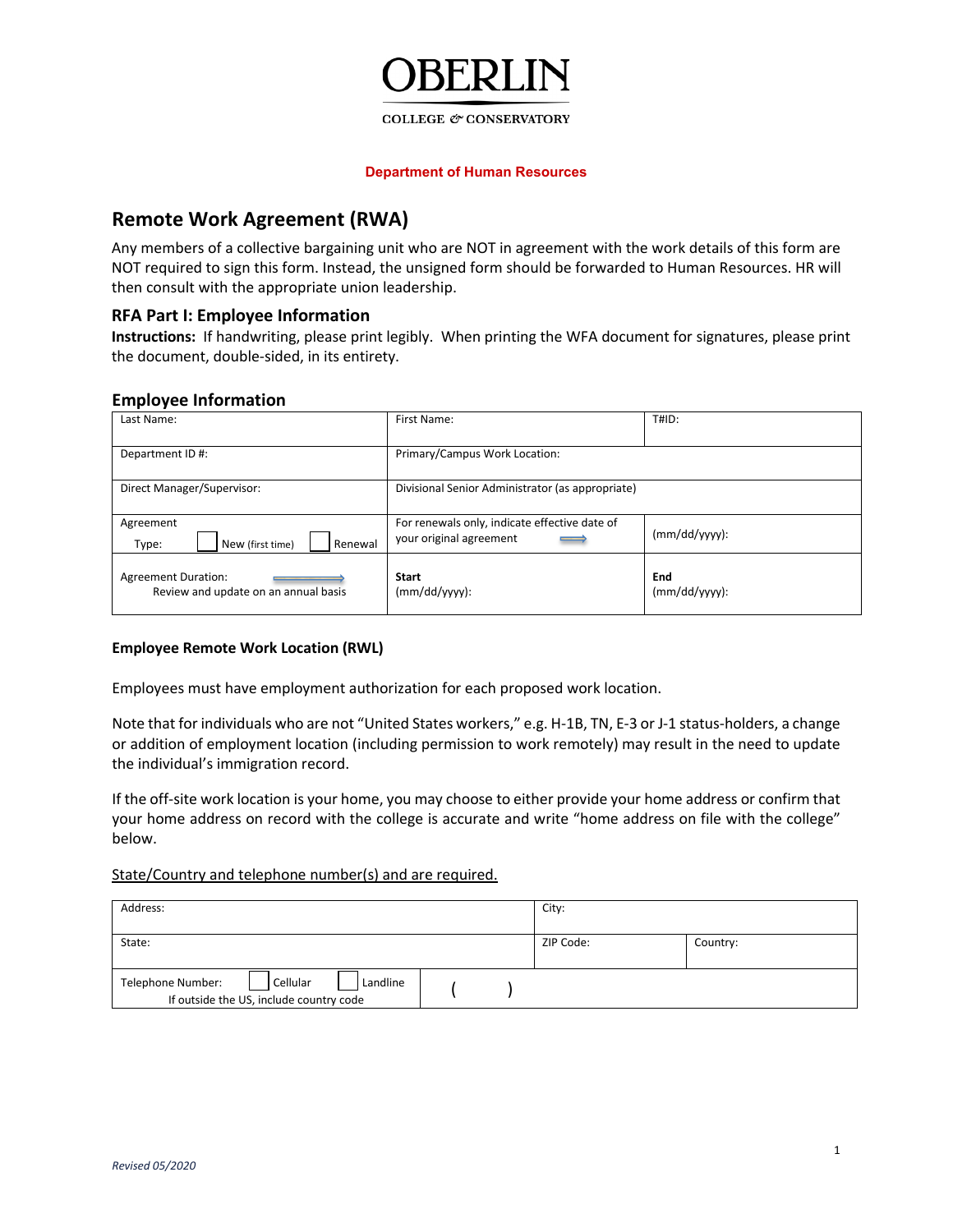# ⊣` ЭL

# COLLEGE  $\mathcal O$  CONSERVATORY

## **Department of Human Resources**

| RWL Workspace Description (include a brief description of furniture, equipment or other dedicated resources): |  |  |  |  |  |  |
|---------------------------------------------------------------------------------------------------------------|--|--|--|--|--|--|
|                                                                                                               |  |  |  |  |  |  |
|                                                                                                               |  |  |  |  |  |  |
|                                                                                                               |  |  |  |  |  |  |
|                                                                                                               |  |  |  |  |  |  |
|                                                                                                               |  |  |  |  |  |  |
|                                                                                                               |  |  |  |  |  |  |
|                                                                                                               |  |  |  |  |  |  |

# **Employee RWL Days, Hours, Frequency/Rotation (Core Work Hours)**

Note: The days and hours documented below have been agreed upon. The employee must be reachable via telephone or email within the time periods indicated below. Note: Record Start/Stop times in Eastern Standard Time format.

| Sun                   | Start: | am / pm   | Stop:            | am / pm   |
|-----------------------|--------|-----------|------------------|-----------|
|                       |        |           |                  |           |
| Mon                   | Start: | $am$ / pm | Stop:            | am / pm   |
|                       |        |           |                  |           |
| Tue                   | Start: | am / pm   | Stop:            | am / pm   |
|                       |        |           |                  |           |
| Wed                   | Start: | $am$ / pm | Stop:            | am / $pm$ |
|                       |        |           |                  |           |
| Thu                   | Start: | am / pm   | Stop:            | am / pm   |
|                       |        |           |                  |           |
| Fri                   | Start: | am / pm   | Stop:            | am / pm   |
|                       |        |           |                  |           |
| Sat                   | Start: | $am$ / pm | Stop:___________ | am / pm   |
| <b>Special Notes:</b> |        |           |                  |           |

# **College Assets (Equipment)**

College assets used at the RWL - such as hardware, software, etc. You must have a college issued laptop with VPN and Internet access from home.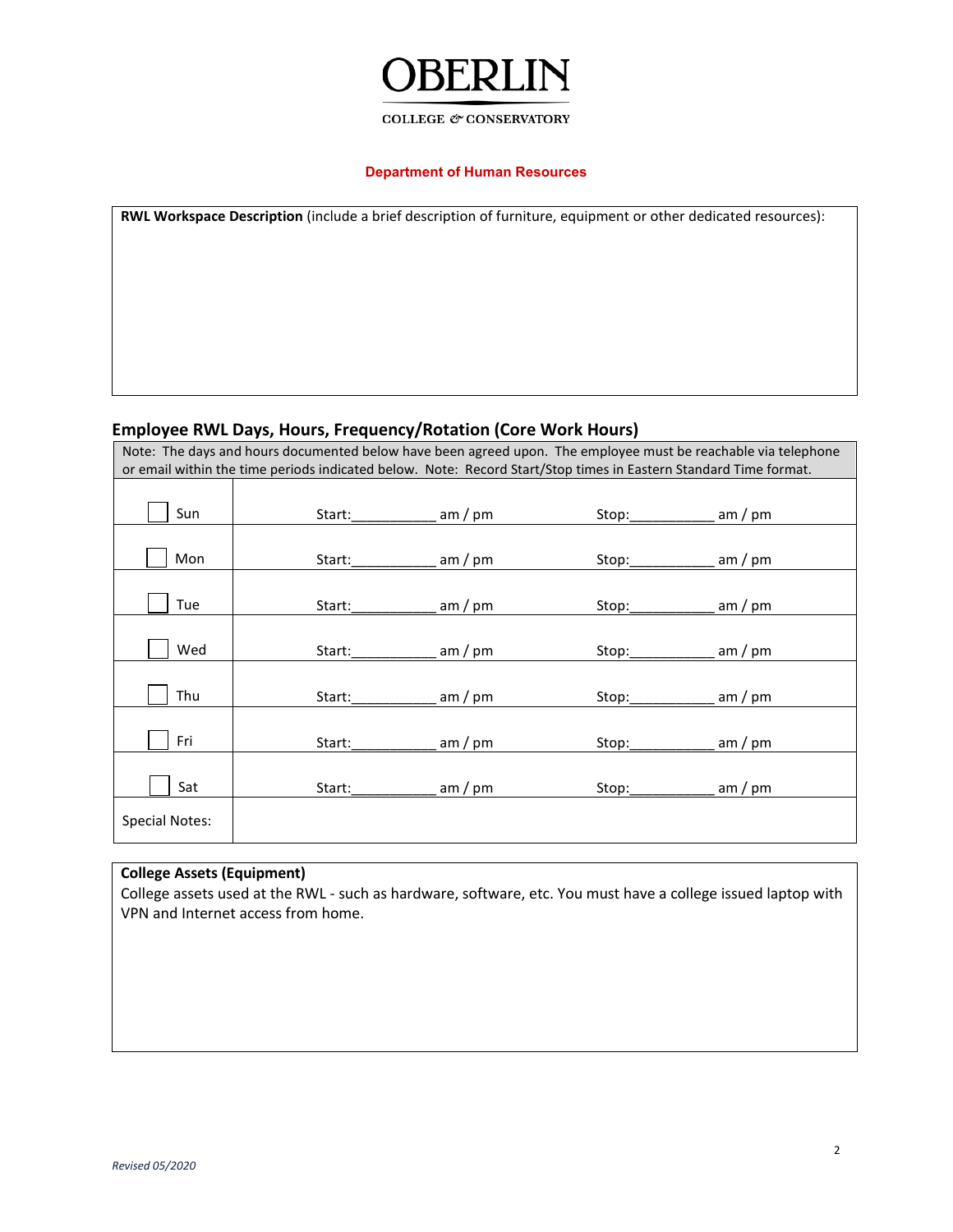

#### COLLEGE  $\mathcal O$  CONSERVATORY

# **Department of Human Resources**

**Will the employee have access to their office phone by transfer:**

**Reason for request:**

**How critical is the work needed to continue:**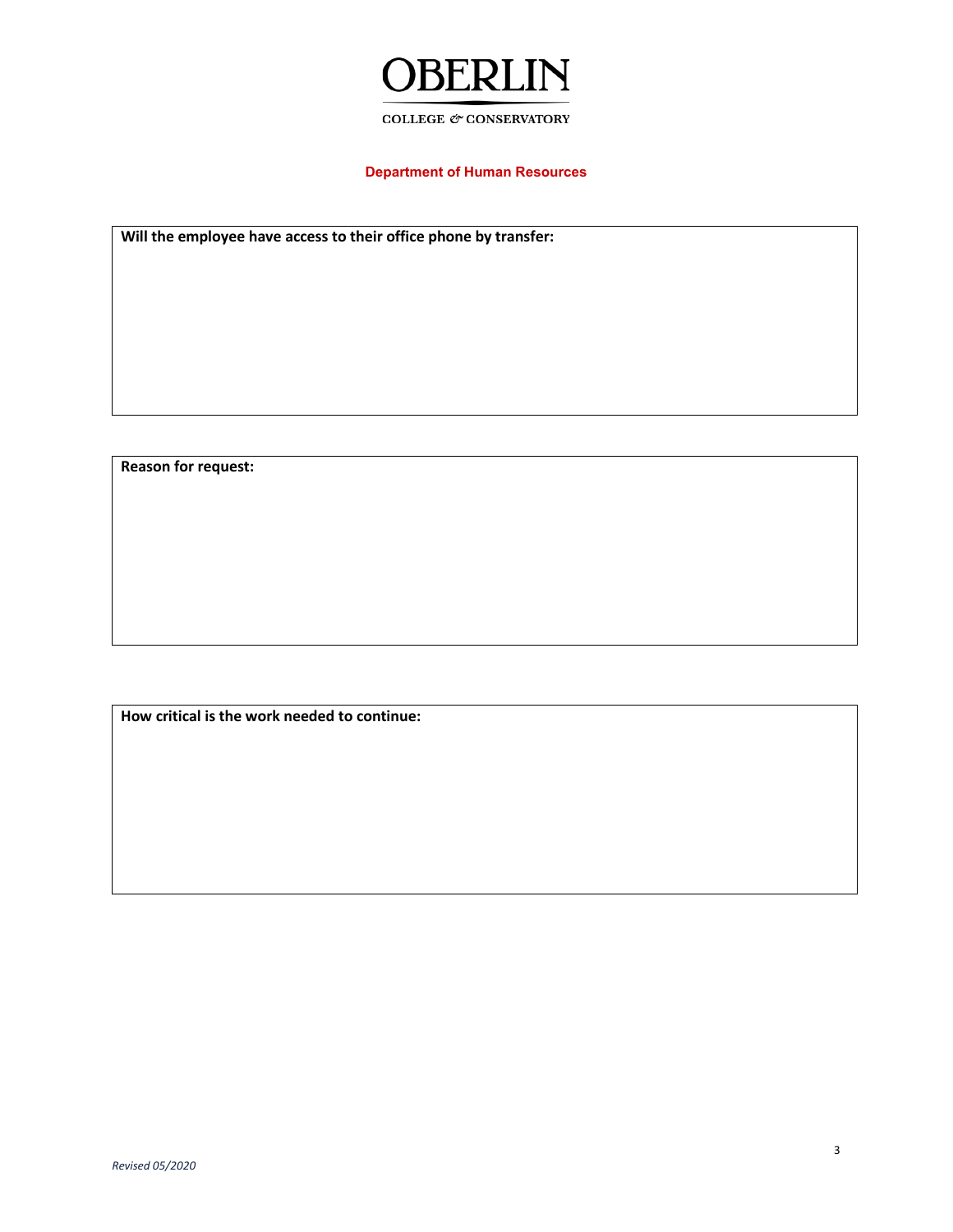# **OBERLIN**

## COLLEGE  $\mathcal O$  CONSERVATORY

# **Department of Human Resources**

**If the work is not continued what other areas on campus would be effected and how:**

**How will the work be monitored:**

**What are the deliverables for the work:**

**What are the expectations for the employee while working remotely:**